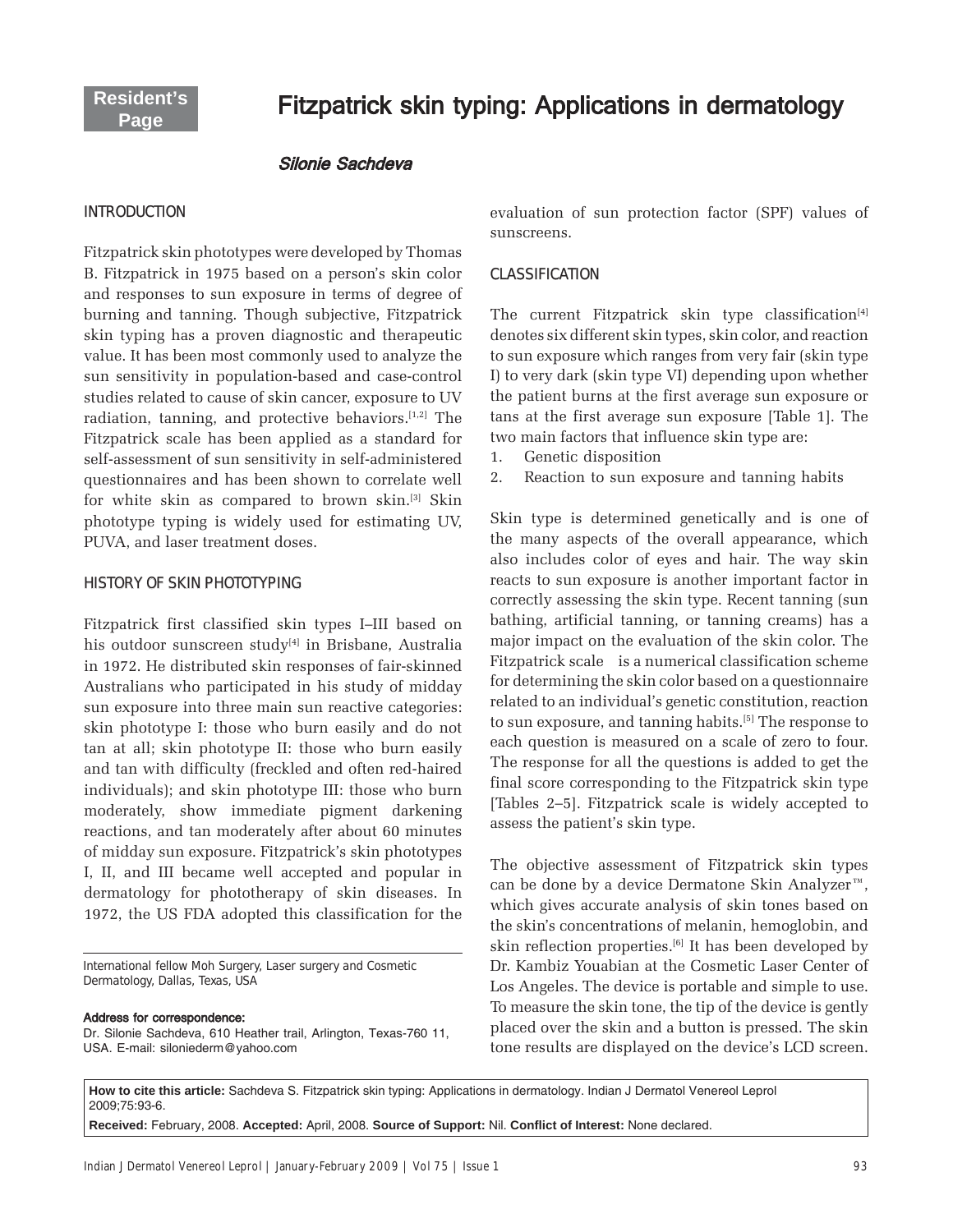The Dermatone skin tone readings have a scale varying from 35–127 corresponding to various Fitzpatrick skin types [Table 6].

# **USES OF SKIN TYPING**

# Photoaging and risk of skin cancer

The role of melanin in the skin is to absorb and scatter energy from UV light to protect the epidermal cells from damage. Melanin provides considerable protection from sun damage, and the degree of protection corresponds directly to the degree of pigmentation. This sun protection offers significant prevention of photoaging in skin types IV–V. The skin types I–III are at increased risk of sun damage, photoaging, and risk of melanoma and nonmelanoma skin cancers.[1,2] Fitzpatrick skin typing helps to predict the risk of photodamage and skin cancer.

#### Minimal erythema dose for UV phototherapy

Skin typing has been used to estimate the minimal erythema dose (MED) for initial dose in phototherapy.<sup>[7]</sup> Fitzpatrick skin types I-III have been shown to have lower MED compared to type IV-VI.

| Table 1: Fitzpatrick's skin phototypes |                                                              |                                   |                                    |                                                           |                                          |                                   |
|----------------------------------------|--------------------------------------------------------------|-----------------------------------|------------------------------------|-----------------------------------------------------------|------------------------------------------|-----------------------------------|
| Phototype                              | Sunburn and<br>tanning<br>history (defines<br>the phototype) | Immediate<br>pigment<br>darkening | <b>Delayed</b><br>tanning          | <b>Constitutitve</b><br>color (unexposed<br>buttock skin) | <b>UV-A MED</b><br>(mJ/cm <sup>2</sup> ) | UV-B MED<br>(mJ/cm <sup>2</sup> ) |
|                                        | Burns easily, never tans                                     | None $(-)$                        | None $(-)$                         | Ivory white                                               | $20 - 35$                                | $15 - 30$                         |
| $\mathsf{II}$                          | Burns easily, tans<br>minimally with difficulty              | Weak $(\pm$ to +)                 | Minimal to<br>weak $($ $\pm$ to +) | White                                                     | $30 - 45$                                | $25 - 40$                         |
| Ш                                      | Burns moderately, tans<br>moderately and uniformly           | Definite $+$                      | $Low +$                            | White                                                     | $40 - 55$                                | $30 - 50$                         |
| IV                                     | Burns minimally, tans<br>moderately and easily               | Moderate $++$                     | Moderate $++$                      | Beige-olive,<br>lightly tanned                            | $50 - 80$                                | $40 - 60$                         |
| V                                      | Rarely burns,<br>tans profusely                              | Intense<br>$(brown)$ +++          | Strong, intense<br>$brown +++$     | Moderate<br>brown or tanned                               | $70 - 100$                               | $60 - 90$                         |
| VI                                     | Never burns.<br>tans profusely                               | Intense (dark<br>$brown)+++$      | Strong intense<br>Brown $++$       | Dark brown<br>or black                                    | 100                                      | $90 - 150$                        |

Adapted from Fitzpatrick's Dermatology in General Medicine. McGraw-Hill Professional; 5<sup>th</sup> edition.<sup>[4]</sup>

|                                                                | Table 2: Genetic disposition  |                         |                      |             |                       |
|----------------------------------------------------------------|-------------------------------|-------------------------|----------------------|-------------|-----------------------|
| <b>Score</b>                                                   | 0                             |                         | 2                    | 3           | 4                     |
| What is the<br>Colour of your eyes?                            | Light blue,<br>grey, or green | Blue, grey,<br>or green | <b>Blue</b>          | Dark brown  | <b>Brownish black</b> |
| What is the natural<br>colour of your eyes?                    | Sandy red                     | <b>Blond</b>            | Chestnut/dark blond  | Dark brown  | <b>Black</b>          |
| What is the colour of<br>your skin in the<br>nonexposed areas? | Reddish                       | Very pale               | Pale with beige tint | Light brown | Dark brown            |
| Do you have freckles<br>in the nonexposed areas?               | Many                          | Several                 | Few                  | Incidental  | None                  |
| Total score for genetic disposition <sup>[5]</sup> (0-16)      |                               |                         |                      |             |                       |

| Table 3: Reaction to sun exposure                                |                                         |                                          |                                        |                |                            |
|------------------------------------------------------------------|-----------------------------------------|------------------------------------------|----------------------------------------|----------------|----------------------------|
| <b>Score</b>                                                     | 0                                       |                                          | 2                                      | 3              | 4                          |
| What happens<br>when you stay<br>in sun too long?                | Painful redness.<br>blistering, peeling | <b>Blistering followed</b><br>by peeling | Burns sometimes<br>followed by peeling | Rare burns     | Never had burns            |
| To what degree<br>do you turn brown?                             | Hardly or not at all                    | Light color tan                          | Reasonable tan                         | Tan very easy  | Turn dark brown<br>quickly |
| Do you turn brown<br>within several hours<br>after sun exposure? | Never                                   | Seldom                                   | Sometimes                              | Often          | Always                     |
| How does your face<br>react to the sun?                          | Very sensitive                          | Sensitive                                | Normal                                 | Very resistant | Never had a<br>problem     |

Total score for reaction to sun exposure<sup>[5]</sup> (0-16)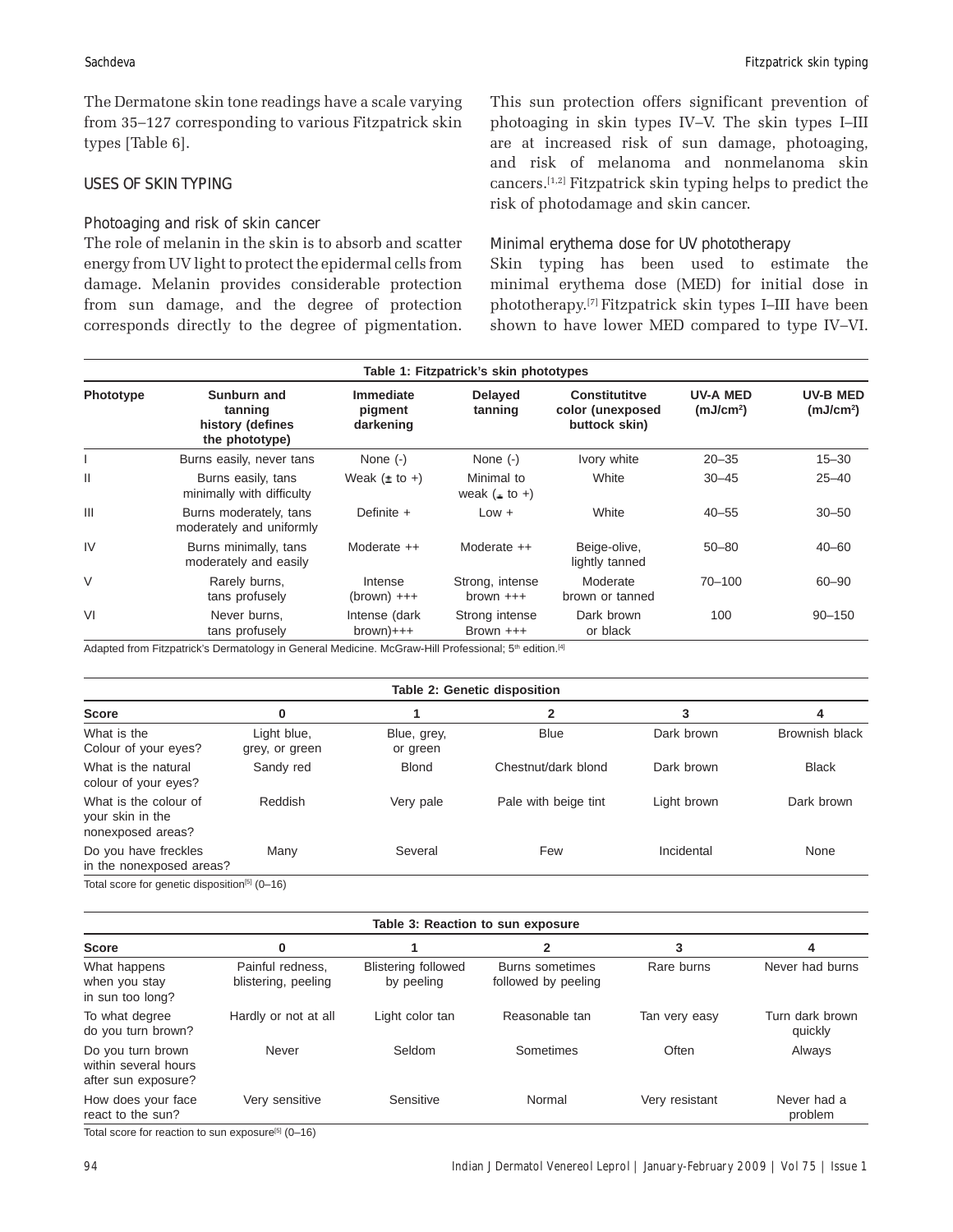| Table 4: Tanning habits                                                                     |                           |                |                  |                          |                          |
|---------------------------------------------------------------------------------------------|---------------------------|----------------|------------------|--------------------------|--------------------------|
| <b>Score</b>                                                                                | 0                         |                |                  |                          |                          |
| When did you last<br>expose the body<br>to sun (or artificial<br>sunlamp/tanning<br>cream)? | More than<br>3 months ago | 2-3 months ago | $1-2$ months ago | Less than<br>a month ago | Less than<br>2 weeks ago |
| Did you expose the<br>area to be treated<br>to the sun?                                     | Never                     | Hardly ever    | Sometimes        | Often                    | Always                   |

Total score for tanning habits[5] (0-8)

| Table 5: Total score* corresponding to Fitzpatrick skin type <sup>[5]</sup> |                              |  |  |
|-----------------------------------------------------------------------------|------------------------------|--|--|
| Skin type score                                                             | <b>Fitzpatrick skin type</b> |  |  |
| $0 - 7$                                                                     |                              |  |  |
| $8 - 16$                                                                    | Ш                            |  |  |
| $17 - 25$                                                                   | Ш                            |  |  |
| 25-30                                                                       | IV                           |  |  |
| over 30                                                                     | V-VI                         |  |  |
| *[Table 2-4]                                                                |                              |  |  |

| Table 6: Correlation of dermatone skin tone readings and |  |
|----------------------------------------------------------|--|
| Fitzpatrick skin types <sup>[6]</sup>                    |  |

| <b>Fitzpatrick skin type</b> | Dermatone skin tone readings |
|------------------------------|------------------------------|
| Type I                       | $35 - 50$                    |
| Type II                      | $50 - 60$                    |
| Type III                     | $60 - 75$                    |
| Type IV                      | $70 - 85$                    |
| Type V                       | 80-100                       |
| Type VI                      | $95 - 127$                   |

The most common Indian skin type $[8]$  has been found to be of type V followed by type IV and the estimated MED for UVB for Indian skin is  $61.5 \pm 17.25$  J/cm.<sup>[2]</sup>

#### Laser hair removal

Evaluation of facial skin pigmentation before laser hair removal/ laser resurfacing is paramount to successful results. Pigment can be inherited ethnically or acquired as in melasma or Addison's disease. A higher degree of preablative pigmentation increases the risk of hyperpigmentation and hypopigmentation after treatment. Thus, Fitzpatrick skin types IV-VI run a greater risk of potential epidermal adverse events, such as dyspigmentation, blistering, crusting, edema, and subsequent scarring with laser hair removal.<sup>[9]</sup> Since, the energy fluence dose (J/cm2) used per pulse varies for different skin types, skin typing before the start of procedure can help to determine the safe and effective energy dose for laser hair removal in a particular skin type and can be useful in preventing complications. Also, to reduce epidermal melanin absorption of energy, longer wavelengths are considered safer for

use on Fitzpatrick skin types IV-VI.

#### Chemical peeling and dermabrasion

Patients with Fitzpatrick skin types I-III tolerate resurfacing procedures with minimal risk of pigmentary complications. They may develop prolonged postoperative erythema but are less likely to develop the pigmentary sequelae. In patients with Fitzpatrick skin types IV–VI, the risk of pigmentary change is higher with the deeper wounding that can be achieved with dermabrasion and chemical peeling.<sup>[10]</sup> The higher the type and the degree of pigmentation, the greater the risk of postinflammatory hyperpigmentation.

### Tolerance to topical bleaching agents

In Fitzpatrick skin types I-III, if any reaction to topical depigmenting agent occurs, the skin usually returns to normal on discontinuation of the product. In darker skin, frequent dryness and irritation are followed by postinflammatory hyperpigmentation. In predisposed individuals, hyperpigmentation usually develops within one to two weeks and can last for several months.

# **CONCLUSION**

Fitzpatrick skin typing helps to predict the possible sun damage in a person and the risk of skin cancer. It can also be used to evaluate the response of different skin types to commonly used cosmetic procedures and is therefore a useful tool in cosmetic dermatology.

# **ACKNOWLEDGMENT**

Dr. Kambiz Youabian, Cosmetic Laser Center of Los Angeles, Los Angeles, California, USA for letting use the information about Dermatone skin analyzer from his website

#### **REFERENCES**

1. Beral V, Evans S, Shaw H, Milton G. Cutaneous factors related to the risk of malignant melanoma. Br J Dermatol